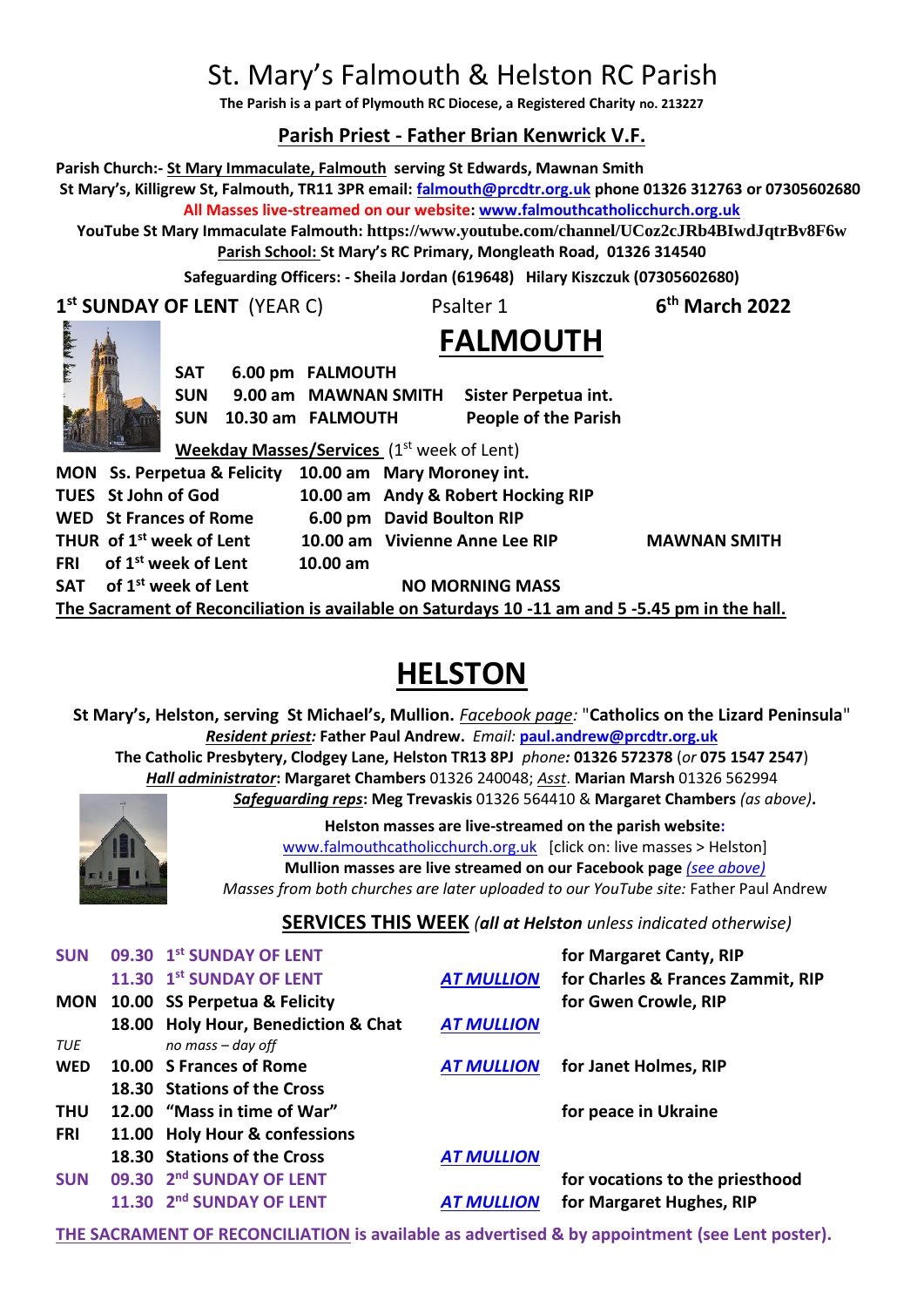# **Helston & Mullion News**

# **A VERY WARM WELCOME to all who are worshipping with us today**.

There is **coffee or tea after mass on Sundays** in the church hall at Helston.

The **LENT TIMETABLE** is now operative. Please make sure you have a copy.

An outline of HOLY WEEK is on the reverse.

**Walk With Me Booklet** – A Lenten Journey of Prayer for 2022, is available in both churches. Cost is £1, but feel free to take one without any cost if you will find it helpful.

There appears to be a problem with watching the live-streamed mass at Helston on the ChurchCam app. Please use the parish website instead, as this appears to be OK (details on the front page).

People are still sending Fr Paul things using the **WRONG EMAIL ADDRESS**! The CORRECT one is: [paul.andrew@prcdtr.org.uk](mailto:paul.andrew@prcdtr.org.uk) [Please do *NOT* use the ones ending: @gmail.com *NOR* @live.com] COLLECTION REPORT (excludes Standing Orders):

20/02/22: Helston £112.80; Mullion £54.30; Envelopes £29.00; wall box: £40.55 TOTAL £236.85

*We need more counters!* Thank you to those who have responded already to this appeal, but more are welcome. Can we also urge you to think about giving by Standing Order, which would mean you wouldn't have to find the right money each week and we wouldn't have to count it!!! We are moving towards a cashless society in so many areas of our life, let's do it in church too. **Standing Order forms are now available in both churches.**

A reminder that **MORNING PRAYER** will usually be said 20 mins. *before* mass on Mondays & Thursdays, and *during* Holy Hour on Fridays.

## **DATES FOR YOUR DIARY:**

**Mon. 7th Mar. 18.00: "First Monday" Holy Hour, Benediction & Chat** at Mullion.

**Sat. 12 th Mar**.: **Young People's Activity Day** in Helston Church Hall from 11.00 – 15.00

**Sat 19th Mar: St Joseph's Day : Mass at 10.00 at Helston** for the solemnity.

**Fri 25th Mar.: Annunciation: mass at Helston at 10.00** (before the 11.00 Holy Hour).

# **Falmouth & Mawnan Smith News**

#### **First Holy Communion**

Classes resume on Tuesday 1<sup>st</sup> March at 3.25 pm at St Mary's School.

### **Lent – Stations of the Cross**

Fridays during Lent at

4.00 pm at St Edward's, Mawnan Smith.

6.00 pm at St Mary's Falmouth, The Stations will also be live streamed. Last year we made available copies of the Stations of the Cross according to St Alphonsus and I do hope you have kept them for I intend to use them again this year for this will enable those who live stream to be involved and take part.

## **OH NO, NOT LENT AGAIN!!**

Fr Brian's talk can be viewed on our YouTube channel **St Mary Immaculate Falmouth [https://www.youtube.com/channel/UCoz2cJRb4BI](https://www.youtube.com/channel/UCoz2cJRb4BIwdJqtrBv8F6w) [wdJqtrBv8F6w](https://www.youtube.com/channel/UCoz2cJRb4BIwdJqtrBv8F6w)**

### **News for Students**

You are welcome to **Food4Soul on Monday 7th March** at the Multifaith Chaplaincy in Penryn from 12-2. We will be joined by special guest Ian Parr, who will be talking about his involvement wit the Kanii Project in India. There will be Mass at 12 read by Fr Martin and then an Indian style lunch from about 12:40 pm.

On **Wednesday 9th** join us for **Table Tennis** in the hall from 3:30-5 pm. £1 for a hot drink and a cake.

On **Thursday 10th** there will be a **Drop-in** on Penryn Campus at the Chaplaincy from 2:30-4 pm. Pop by for a drink and a chat- cake provided!

## **CORNWALL HOSPICE CARE LUNCH**

Homemade soup and sweet on **Tuesday 15th March** 12 noon for 12.30. tickets are £10 each and wine or soft drinks will be available by donation.

There will also be a raffle. Booking ahead is essential for catering purposes. For tickets please phone Christine on 01326 319142 or Pat Fitzpatrick on 01326 316566. Everyone very welcome – we look forward to welcoming you!

### **Living with Loss**

We regret that Living with Loss will not be taking place in March.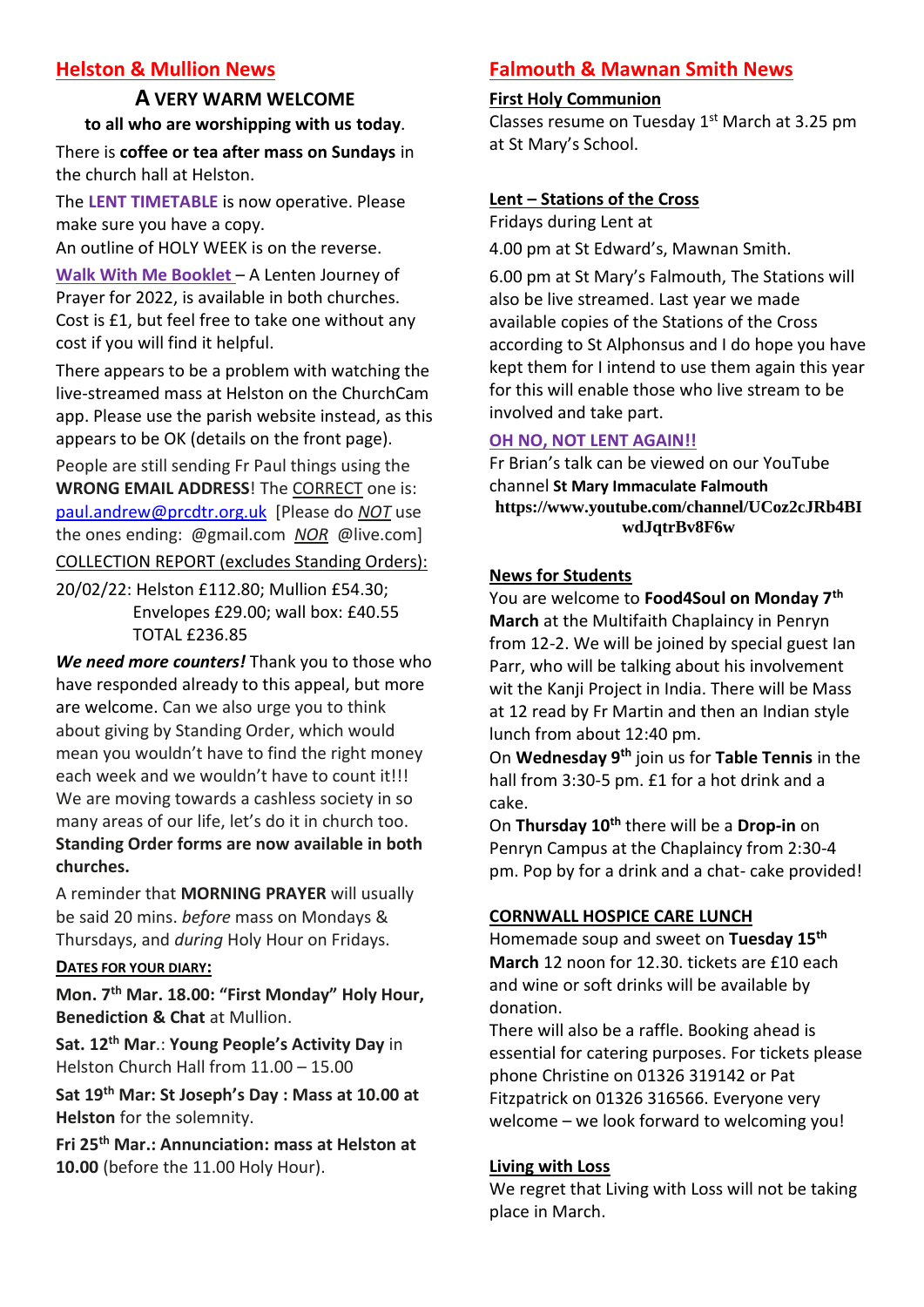## **LET IT BE – INSPIRING FILM COURSE ON MARY**

For the benefit of those who missed the CaFE film course on Mary last year we are running it again. As part of the course you will get your own Let It Be Book which includes the main content of the film plus lots of useful follow-on info and optional daily prayer reflections. Why not bring a friend and come and check out Session 1. We do ask for a donation of £2 for the book. Continuing on Thursdays 17th, 24th, 31st March in the Hall at St Mary's in Falmouth and ending on Tuesday 5th April all at 3pm. Refreshments included.

## **Walk With Me Booklet**

A Lenten Journey of Prayer for 2022, now available in the church cost £1 but feel free to take on without any cost.

# **Regular Events at Falmouth**

Mondays – Brownies & Guides 3.45 pm Wednesdays – Craft Club 10 am -12 noon Wednesdays - Table Tennis – 3.30 – 5.00 pm 1 st Tuesday – coffee morning – 10.45 am 2<sup>nd</sup> Tuesday - Justice & Peace 2.00 pm Last Tuesday – Living with Loss 2.00 pm (not March)

3<sup>rd</sup> Sunday - Fairtrade after 10.30 Mass

## **Dates for your diary**

Lent celebration of the Sacrament of Reconciliation. **Saturday 2nd April** from 10 am to 12 noon. Three priests will be available to hear individual confessions, including a Polish speaker. Do please try to come along and celebrate the gifts of God's mercy and forgiveness before Easter.

## **Book Sale**

As with most charities fund raising for Stella Maris (Apostleship of the Sea) has been on hold for the past 2 years.

On **Sunday 13th March** after the 10.30 am Mass we are holding a book sale.

We have a range of books, to hopefully cover most peoples taste.

Stella Maris will also be looking after tea and coffee on the day, with all monies raised going to Stella Maris local funds.



# **News for All 4 Churches**

## **St Patrick's Day Celebration**

Irish sing-a-long, quiz, raffle, bring a plate to share, tea & coffee provided – bring your own wine.

**Thursday 17th March** in the hall at Falmouth 7 for 7.30 pm Tickets available from  $7<sup>th</sup>$  March from the office, or ring Sheila Mac 01326 319524

## **LENTEN MEDITATIONS:**

There will be a brief daily Lenten meditation and spiritual exercise available on the website [www.stpaulrepository.com](http://www.stpaulrepository.com/)

## **HEALING MINISTRY COURSE**:

Every Saturday in Lent there will be a Mass for healing and a teaching session on the Healing Ministry of Jesus in the Gospels. This will be at St Mary's Bodmin from 10am. The texts of the talks (and a Polish translation) will be available on the website [www.stpaulrepository.com](http://www.stpaulrepository.com/)

## **ROSARY WALK**

Every Tuesday in Lent Fr Robbie Low will be walking a section of the Saints Way on a Rosary Walk. The primary prayer intention of the walk is The Mission of The Church in this place and our part in it. Individual prayer requests are also welcomed and should be emailed to Fr Robbie at [robbielow2@hotmail.com](mailto:robbielow2@hotmail.com)

### **An Ignation Retreat Day**

**Saturday 19th March** 2022 10.30am-4.30pm Epiphany House Retreat Centre Truro Christian Life Community (CLC) invite you to a day retreat during Lent in the beautiful tranquil setting of Epiphany House Truro. There is no cost to attend this day as it is sponsored by CLC; just a donation (on the day) towards the cost of a soup lunch which will be provided by Epiphany House. Places are limited and will be allocated on a 'first come first served' basis. Deadline for receipt of applications is 11<sup>th</sup> March 2022. Please see flyer at the back of church for details of how to book your place.

### **Synodal Journey**

Our parish response to the Synod is available at the back of church.